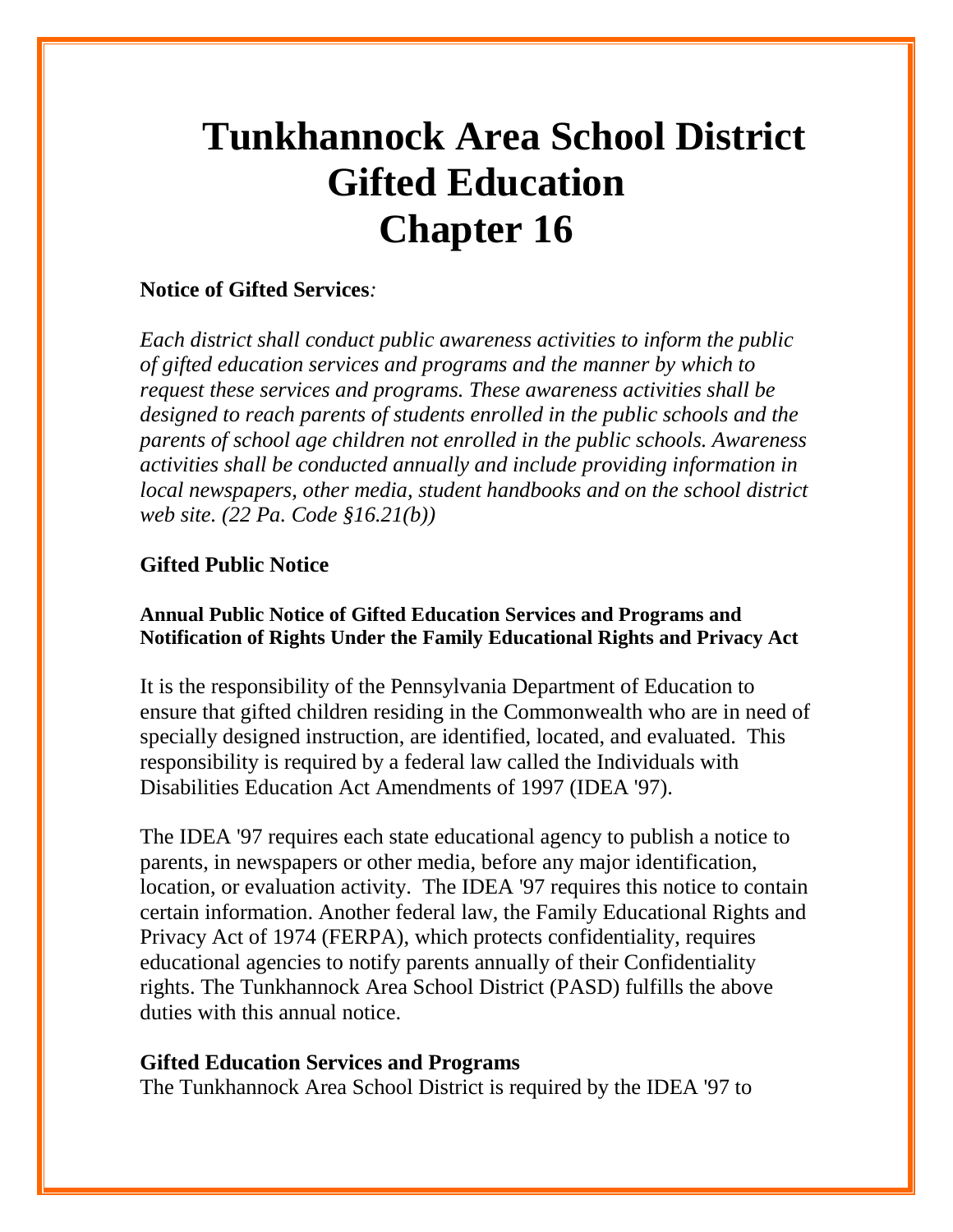provide a free appropriate public education to school age children who have been identified as gifted and in need of specially designed instruction.

## **GIEP**

School age children who have been identified as gifted and are in need of specially designed instruction must be described in a Gifted Individualized Education Program (GIEP).

## **Screening**

Each educational agency must establish and implement procedures to locate, identify, and evaluate school age students suspected of being eligible for gifted education. These procedures include screening activities which include but are not limited to: review of group based data (cumulative records, enrollment records, health records, and report cards); hearing screening (at a minimum of kindergarten, first, second, and third grades); vision screening (every grade level); motor screening; and speech; and speech and language screening.

Except as indicated above or otherwise announced publicly, screening activities take place in an ongoing fashion throughout the school year. If parents need additional information about the purpose, time and location of screening activities, they should call or write to the building level administrator:

**Sean Castelliani, Principal Primary Center** 99 Digger Drive Tunkhannock, PA 18657 Phone: (570) 836-8270

# **Michelle Knoebel, Principal Intermediate Center**

200 Franklin Avenue Tunkhannock, PA 18657 Phone: (570) 836-8242

**Deb Johnson, Principal STEM Academy/Fusion C3** 41 Philadelphia Avenue Tunkhannock, PA, 18657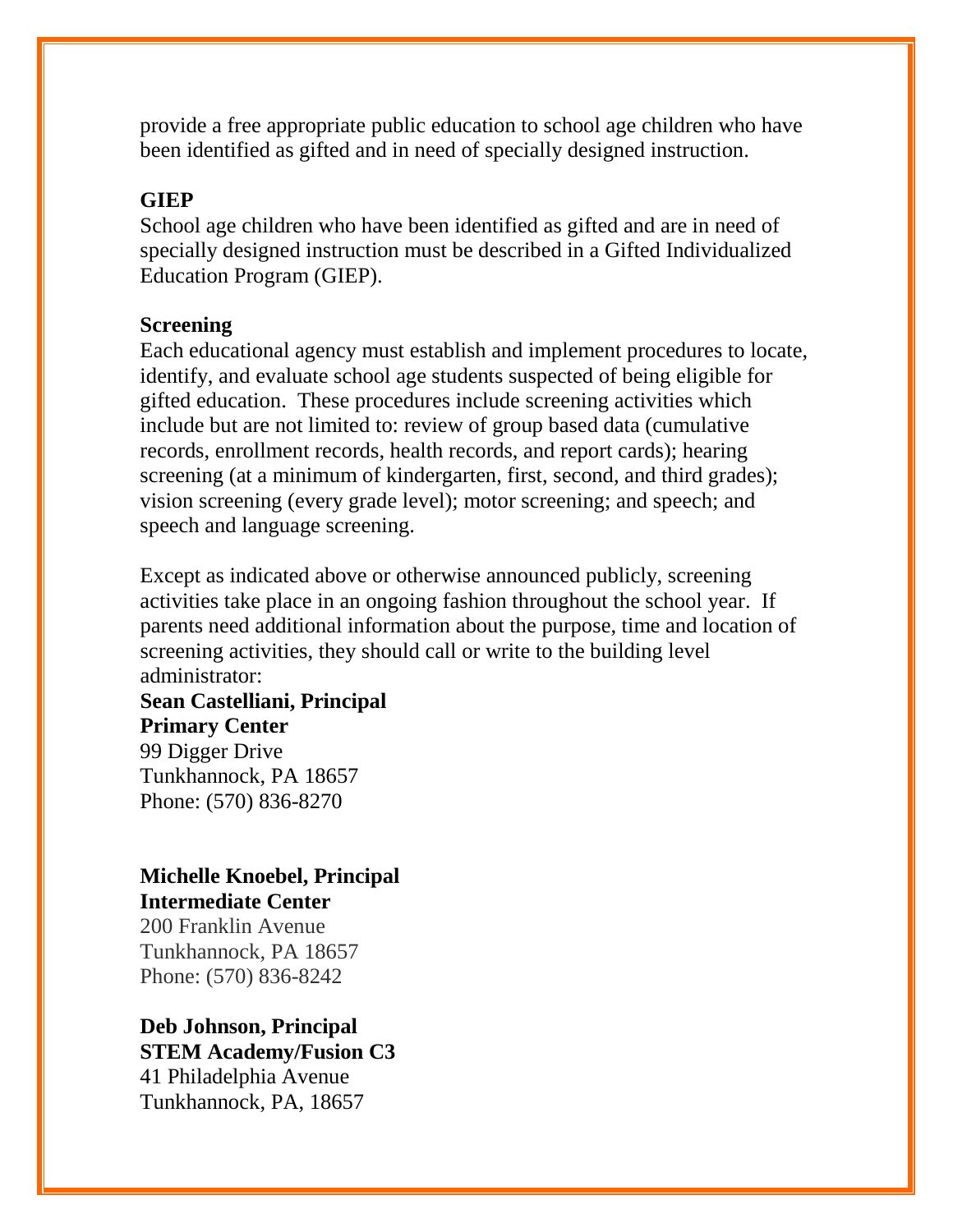Phone: (570) 836-3111

**Todd Bosscher, Principal High School** 135 Tiger Drive Tunkhannock, PA 18657 Phone: (570) 836-8241

## **Evaluation**

When screening indicates that a student may be eligible for gifted education, the Tunkhannock Area School District will seek parental consent to conduct an evaluation. "Evaluation" means procedures used in the determination of whether a child is gifted and the nature and extent of the specially designed instruction and related services that the child needs. The term procedures is used selectively with an individual child and does not mean basic tests administered to or procedures used with all children.

This evaluation is called gifted multidisciplinary evaluation (GMDE). It is conducted by a multidisciplinary team (MDT) which includes a teacher, other qualified professionals who work with the child, and the parents. The GMDE process must be conducted in accordance with specific timelines and must include protection in evaluation procedures. For example, tests and procedures used as part of the multidisciplinary evaluation may not be racially or culturally biased.

The GMDE process results in a Gifted Written Report (GWR). This report makes recommendations about a student's eligibility for gifted education and the need for specially designed instruction. Once parental consent for evaluation is obtained, the school has timelines and procedures specified by law which it must follow.

Parents who think their child is eligible for specially designed instruction may request at any time that Tunkhannock Area School District conduct a GMDE. Requests for a GMDE should be made in writing to the Gifted Education Contact person in their child's school building. If a parent makes an oral request for a GMDE Tunkhannock Area School District shall provide the parent with a form for that purpose.

Parents also have the right to obtain a gifted independent education evaluation. Tunkhannock Area School District must provide to parents on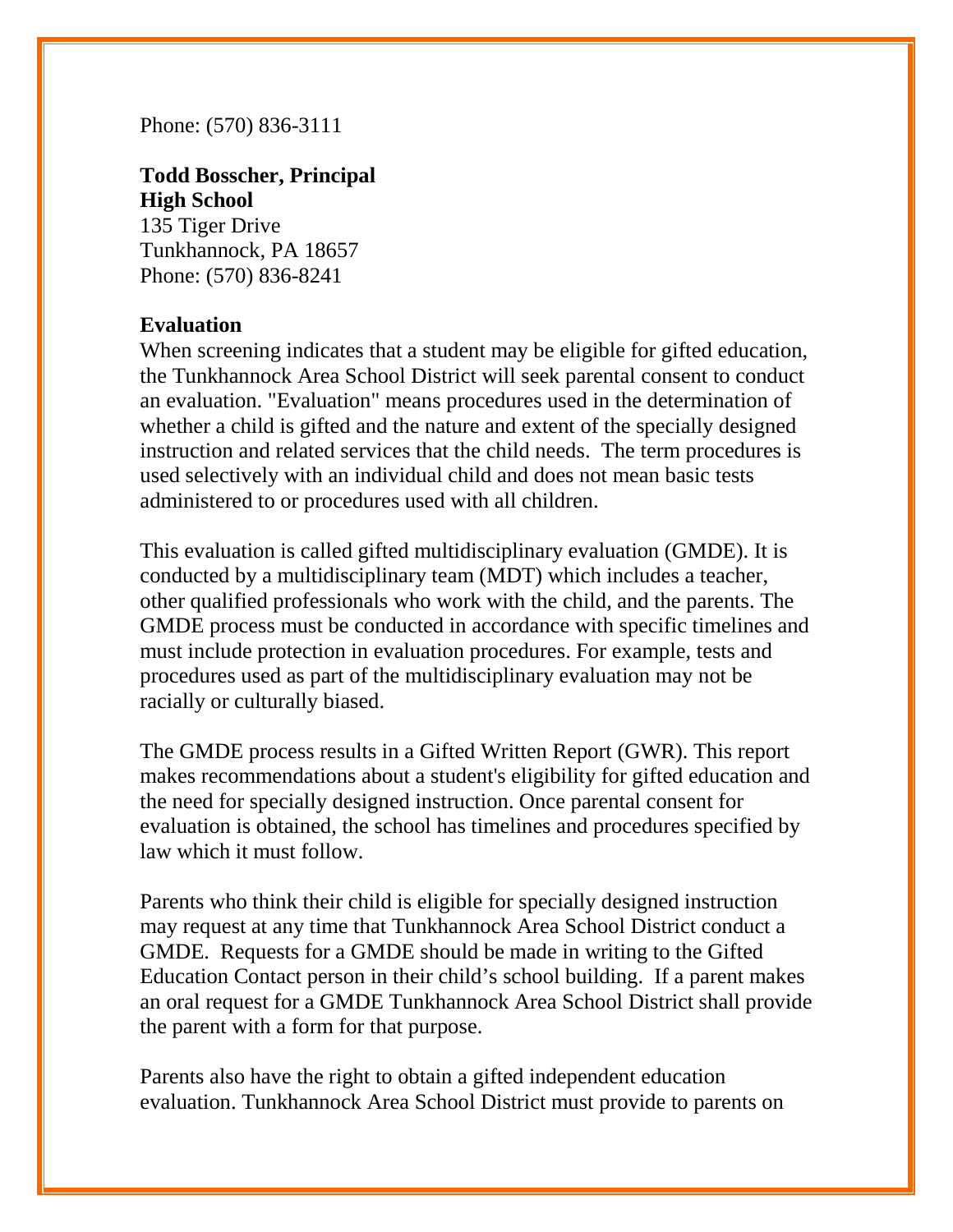request information about where a gifted independent education evaluation may be obtained.

## **Educational Placement**

The determination of whether a student is eligible for specially designed instruction is made by the Gifted Individualized Education Program (GIEP) team. A single test or procedure may not be the sole factor in determining that a child is exceptional. The GIEP team must include at least three members in addition to the parent(s). Other required members include at least one regular education teacher of the child (if the child is, or may be participating in the regular education environment), at least one gifted education teacher, or where appropriate, at least one gifted education provider, and a representative of Tunkhannock Area School District acting as the LEA. If the student is determined to be eligible for specially designed instruction, the GIEP team develops a written education plan called a GIEP. The GIEP shall be based on the results of the gifted multidisciplinary evaluation. The GIEP team may decide that a student is not eligible for specially designed instruction. In that instance, recommendations for educational programming in regular education may be developed from the GWR.

A GIEP describes a student's current educational levels, goals, objectives, and the individualized programs and services which the student will receive. GIEPs are reviewed on an annual basis. The GIEP team will make decisions about the type of services, the level of services, the level of intervention, and the location of intervention. Placement must be made in the least restrictive environment in which the student's needs can be met with specialized instruction.

# **Annual Notice of Rights Under the Family Educational Rights and Privacy Act (FERPA)**

The Tunkhannock Area School District protects the confidentiality of personally identifiable information regarding its eligible, thought to be eligible, and protected handicapped students (if not protected by IDEA '97) in accordance with the Family Educational Rights and Privacy Act of 1974 (FERPA) and implementing regulations as well as IDEA '97 and its implementing regulations.

"Educational Records" means those records which are directly related to a student, and are maintained by the School District or any party acting for the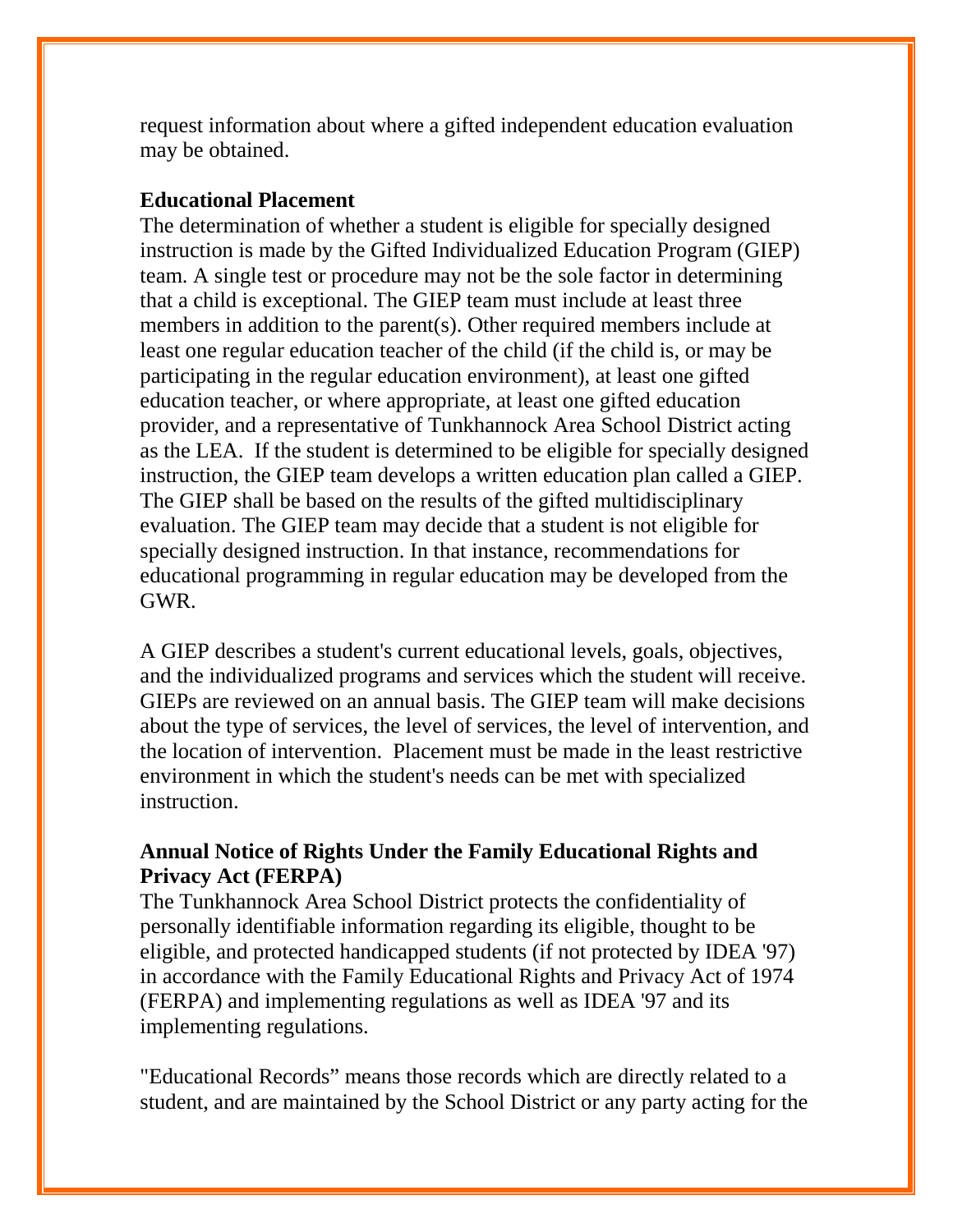## District.

"Personally Identifiable" means that the data or information includes, but is not limited to (a) the name of a student, the student's parent/guardian or other family member; (b) the address of the student or the student's family; (c) a personal identifier, such as the student's social security number or student number; (d) a list of personal characteristics, which would make the student's identity easily traceable; or (e) other information, which would make the student's identity easily traceable.

"Directory information": Information not generally considered harmful or an invasion of privacy is disclosed. This includes, but is not limited to:

- 1. Name, address & telephone number
- 2. Field of study
- 3. Weight & height of athletes
- 4. Previous school most recently attended
- 5. Photographs
- 6. Date & place of birth
- 7. Participation in officially recognized activities & sports
- 8. Dates of attendance, degree & awards
- 9. Primary language

10. I.D. number, user I.D., or other unique personal identifier used by the student for electronic systems, but only if the I.D. number is used in conjunction with a password or other factor known or possessed only by the user.

The Family Educational Rights and Privacy Act (FERPA) affords parents and students over 18 years of age ("eligible students") certain rights with respect to the student's education records. They are:

1. Parents have the right to inspect and review a child's education record. Tunkhannock Area School District will comply with a request to inspect and review education records without unnecessary delay and before any meeting regarding a GIEP or any due process hearing, but in no case more than 45 days after the request has been made. Requests should be submitted in writing, indicating the records the parents wish to inspect, to the school principal or other designated school official. Parents have the right to a response from the school to reasonable requests for explanations and interpretations of the records. Parents have the right to request copies of the records. While Tunkhannock Area School District cannot charge a fee to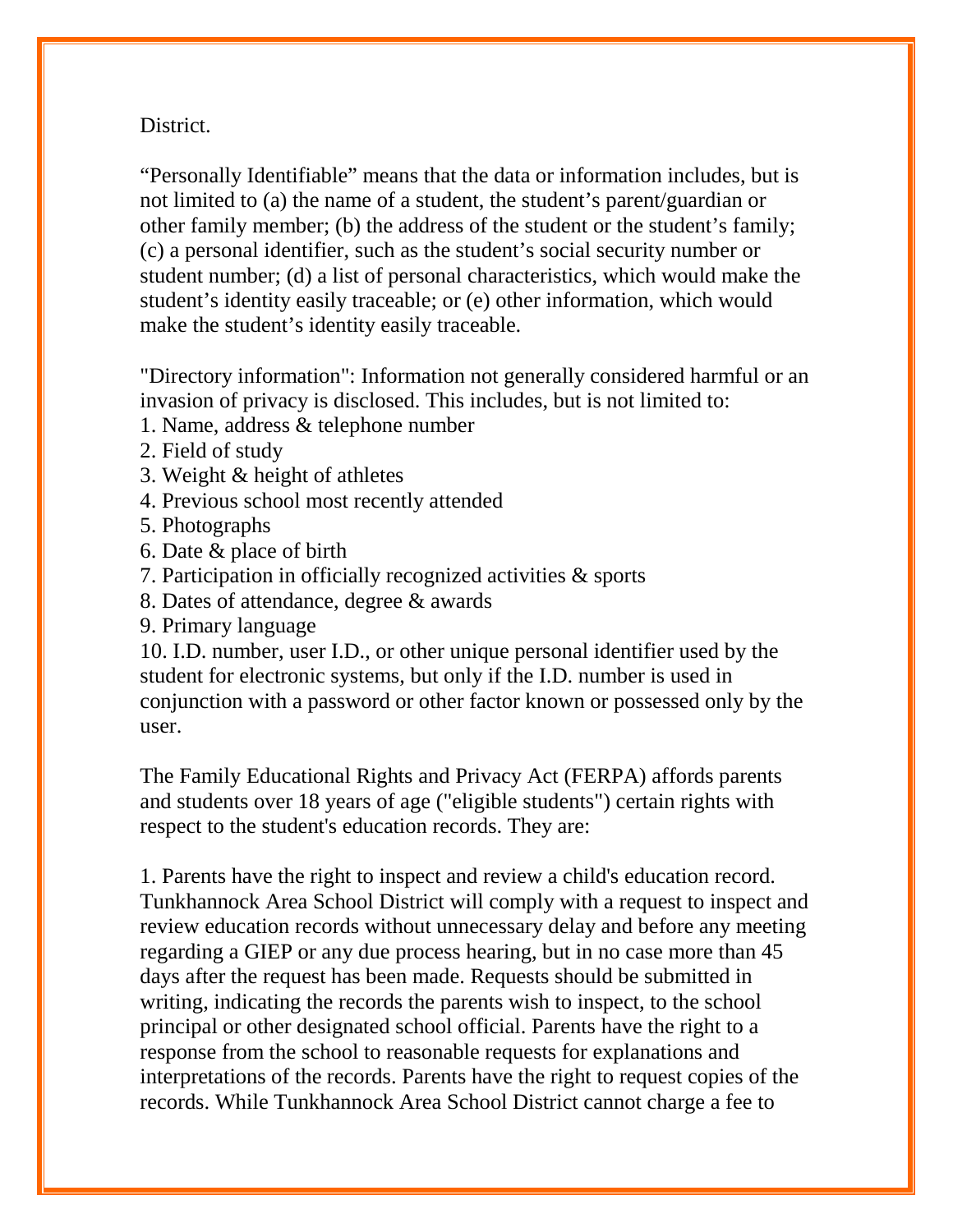search for or to retrieve information, it may charge a copying fee as long as it does not effectively prevent the parents from exercising their right to inspect and review the records. Parents have the right to appoint a representative to inspect and review their child's records. If any education record contains information on more than one child, parents have the right only to inspect and review the information relating to their child.

2. If parents think information in an education record is inaccurate, misleading or violates the privacy or other rights of their child, they may request amendment of the record. Requests should be in writing and clearly identify the part of the record they want changed, and specify why it is inaccurate or misleading. Tunkhannock Area School District will decide whether to amend the record and will notify the parents in writing of its decision. If Tunkhannock Area School District refuses to amend a record, it will notify the parents of their right to a hearing to challenge the disputed information. Additional information regarding the hearing procedures will be provided to the parents or eligible student when notified of the right to a hearing.

3. Tunkhannock Area School District will inform parents when personally identifiable information is no longer needed to provide educational services to a child. Such information must be destroyed at the request of the parents. Parents have a right to receive a copy of the material to be destroyed. However, a permanent record of a student's name, address, and telephone number, his or her grades, attendance record, classes attended, grade level completed, and year completed may be maintained without the limitation. "Destruction" of records means physical destruction or removal of personal identifiers from information so that the information is no longer personally identifiable.

4. The school will provide, upon request, a listing of the types and locations of education records maintained, the school officials responsible for these records, and the personnel authorized to see personally identifiable information. Such personnel receive training and instruction regarding confidentiality. The school keeps a record of parties obtaining access to education records, including the name of the party, the date access was given, and the purpose for which the party is authorized to use the records.

5. Parents have the right to consent to disclosure of personally identifiable information contained in the student's education records, except to the extent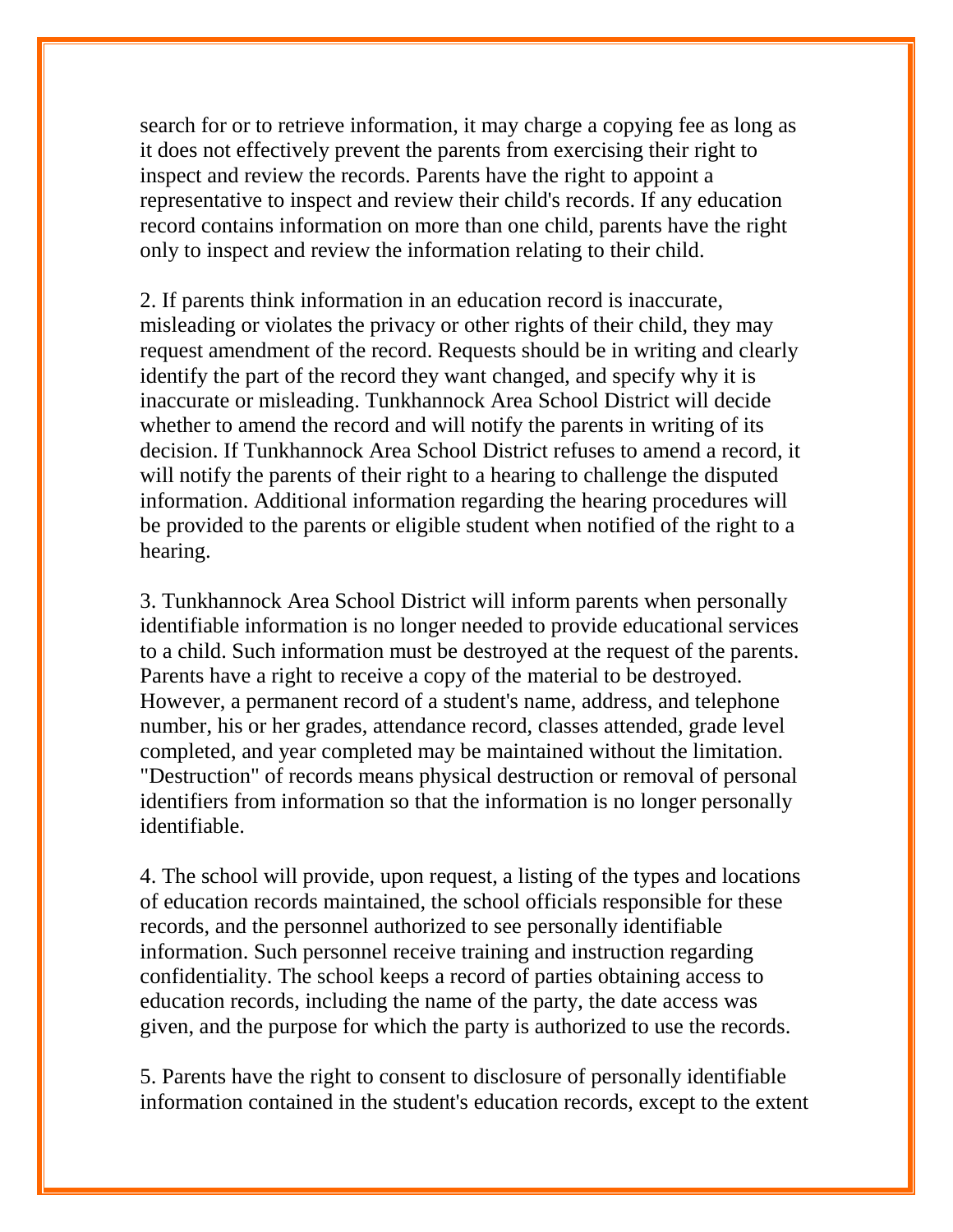that FERPA authorizes disclosure without consent. "Consent" means: the parent (s) have been fully informed regarding the activity requiring consent, in their native language or other mode of communication; they understand and agree in writing to the activity; and they understand that consent is voluntary and maybe revoked at any time, information may be disclosed without consent to school officials with legitimate educational interests. A school official is a person employed by the Tunkhannock Area School District school, as an administrator, supervisor, instructor, or support staff member (including health or medical staff and law enforcement unit personnel); state agency representative, person or company with whom the school has contracted to perform a special task (such as an attorney, auditor, medical consultant, or therapist); or a parent or student serving on an official committee, such as a disciplinary or grievance committee, or assisting another school official in performing his or her tasks. A school official has a legitimate educational interest if the official needs to review an education record in order to fulfill his or her professional responsibility. Directory information may be released without parent consent. Parents have the right to refuse to let an agency designate any or all of the above information as directory information.

6. Upon written request, Tunkhannock Area School District discloses education records without consent to officials of another school district in which a student seeks or intends to enroll.

7. Parents have a right to file a complaint with the U.S. Department of Education concerning alleged failures by Tunkhannock Area School District to comply with the requirements of FERPA. Complaints may be filed with the Family Policy Compliance Office, U.S. Department of Education, 400 Maryland Avenue, S.W., Washington, D.C. 20202-4605.

#### **Mode of Communication**

The content of this notice has been written in straight-forward, simple language. If a person does not understand any of this notice, he or she should ask the Learning Enrichment contact for an explanation.

Tunkhannock Area School District will arrange for an interpreter for parents with limited English proficiency. If a parent is deaf or blind or has no written language, the school district will arrange for communication of this notice in the mode normally used by the parent (e.g., sign language, Braille, or oral communication).